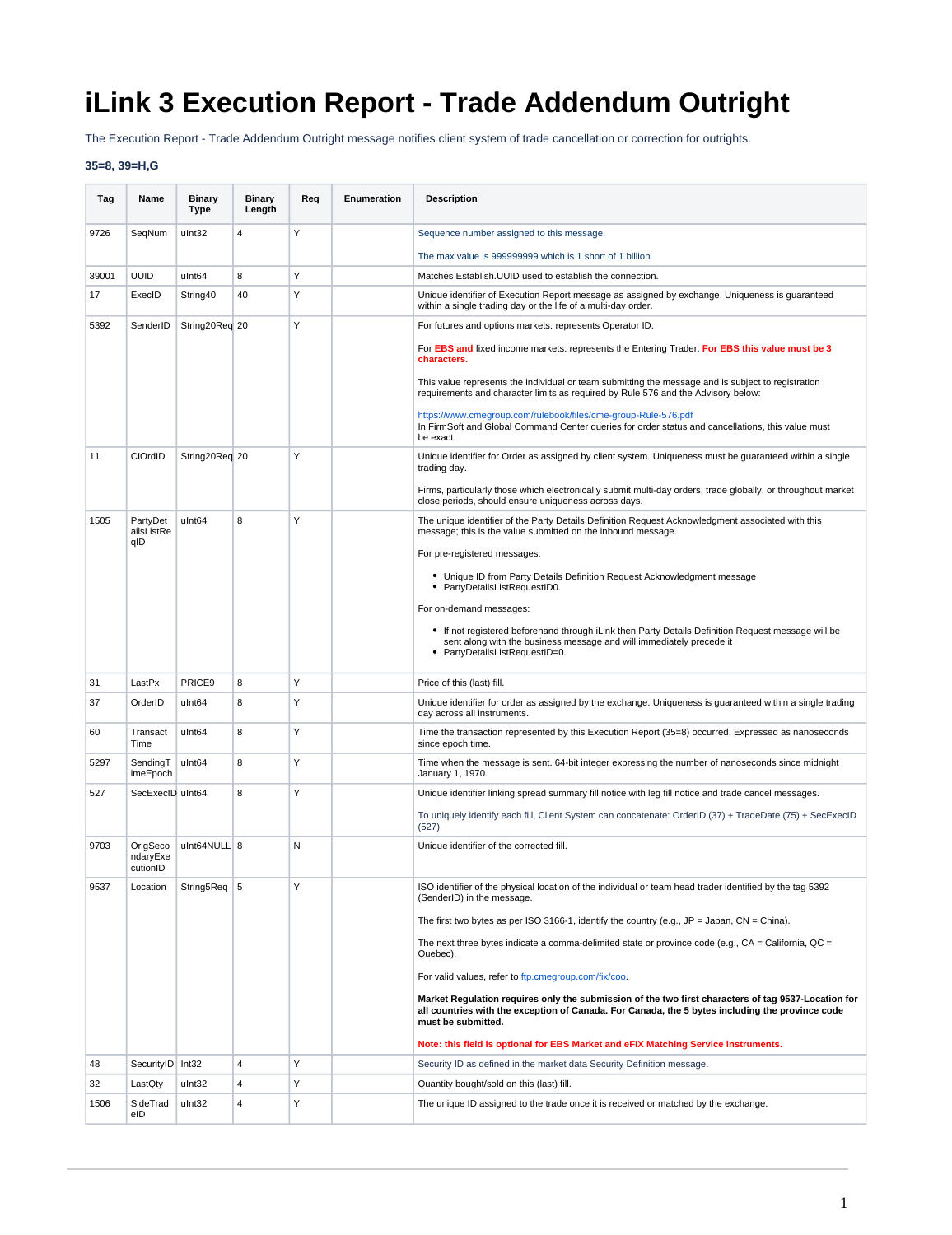| 1507 | OrigSide<br>TradeID | ulnt32NULL 4        |              | N |                                                                              | Refers to the unique ID assigned to the corrected trade.                                                                                                                                                                                            |
|------|---------------------|---------------------|--------------|---|------------------------------------------------------------------------------|-----------------------------------------------------------------------------------------------------------------------------------------------------------------------------------------------------------------------------------------------------|
| 75   |                     | TradeDate LocalMktD | 2            | Υ |                                                                              | Indicates date of trading day (expressed in local time at place of trade).                                                                                                                                                                          |
|      |                     | ate                 |              |   |                                                                              | Sent in number of days since Unix epoch.                                                                                                                                                                                                            |
| 39   | OrdStatus           | OrdStatus<br>TrdCxl | $\mathbf{1}$ | Y | • OrdStatus<br>=H (Trade<br>Cancel)<br>OrdStatus<br>=G (Trade<br>Correction) | Identifies status of order as trade cancellation or correction.                                                                                                                                                                                     |
| 150  | ExecType            | ExecTypTr<br>dCxl   | $\mathbf{1}$ | Υ | • ExecType=<br>H (Trade<br>Cancel)<br>ExecType=<br>G (Trade<br>Correction)   | Describes the specific Execution Report as trade cancellation or correction.                                                                                                                                                                        |
| 54   | Side                | SideReq             | $\mathbf{1}$ | Y | Side=1<br>(Buy)<br>Side=2<br>(Sell)                                          | Order side.                                                                                                                                                                                                                                         |
| 1028 | ManualOr            | ManualOrd 1         |              | Y |                                                                              | Indicates if the message was initially received manually.                                                                                                                                                                                           |
|      | derIndicat<br>or    | IndReq              |              |   | $\bullet$ 0=Automat<br>ed<br>$• 1 =$ Manual                                  | '0' indicates the message was generated by automated trading logic.                                                                                                                                                                                 |
|      |                     |                     |              |   |                                                                              | iLink messages containing a value other than '0' or '1' in this tag will be rejected.                                                                                                                                                               |
|      |                     |                     |              |   |                                                                              | This tag is subject to Rule 536.B.2 Electronic Audit Trail Requirements for Electronic Order Routing/Front-<br>End Systems.                                                                                                                         |
|      |                     |                     |              |   |                                                                              | https://www.cmegroup.com/rulebook/files/cme-group-Rule-536-B-Tag1028.pdf                                                                                                                                                                            |
| 9765 | PossRetr<br>ansFlag | BooleanFlag 1       |              | Υ | $\bullet$ 0=False<br>$1 = True$                                              | Flags message as possible retransmission or duplicate                                                                                                                                                                                               |
|      |                     |                     |              |   |                                                                              | Indicates if message is an original transmission or duplicate in response to Retransmission Request or<br>possible duplicate                                                                                                                        |
|      |                     |                     |              |   |                                                                              | Used when original messages are interleaved with Retransmission responses                                                                                                                                                                           |
|      |                     |                     |              |   |                                                                              | Possible duplicate means the same message may have been sent again with different sequence number                                                                                                                                                   |
| 18   | ExecInst            | ExecInst            | $\mathbf{1}$ | N |                                                                              | Instructions for order handling for fixed income markets.                                                                                                                                                                                           |
|      |                     |                     |              |   | • Bit 0=AON<br>Bit 1=Only<br>Best<br>Bit 2=Not<br>Held                       | Only Best may be applied to resting and aggressing orders and:                                                                                                                                                                                      |
|      |                     |                     |              |   |                                                                              | • Prevents submission of an order if the order's price is not equal to or better than the best price on                                                                                                                                             |
|      |                     |                     |              |   |                                                                              | the book.<br>• Cancels an order from the book if a new order with a better price enters the queue.<br>• This order condition permits the order to be alone at the best price level or join other orders at the<br>best price level.                 |
|      |                     |                     |              |   |                                                                              | Not Held (applies only to US Repo) eliminates quantity remaining from an FaKi order (tag 59=3) and<br>ensures it will it not be included in a work-up session; however, the order can still trigger a work-up<br>session.                           |
|      |                     |                     |              |   |                                                                              | AONs will have a separate book with a separate ISIN. The AON orders that cannot trade immediately can<br>rest in the AON book. They can only trade with AON orders on the other side of the AON book that have<br>the SAME PRICE and SAME QUANTITY. |
|      |                     |                     |              |   |                                                                              | Applicable only for BrokerTec Markets; should not be used for future and options markets.                                                                                                                                                           |
| 5906 | Execution<br>Mode   | ExecMode            | $\mathbf{1}$ | N | $\bullet$ A=Aggress<br>ive<br>P=Passive                                      | Instruction for whether the order should rest on the book upon entry or match as an aggressor.                                                                                                                                                      |
|      |                     |                     |              |   |                                                                              | A Passive Order will rest in the market without executing unless matched with an Aggressive Order on the<br>other side.                                                                                                                             |
|      |                     |                     |              |   |                                                                              | An Aggressive Order will match against any other order on the opposite side.                                                                                                                                                                        |
|      |                     |                     |              |   |                                                                              | Applicable for US & EU Repos.                                                                                                                                                                                                                       |
| 9373 | LiquidityF<br>lag   | BooleanN<br>ULL     | $\mathbf{1}$ | N | $\bullet$ 0=False<br>$• 1 = True$                                            | Indicates if an order was submitted for market making obligation as required for MIFID.                                                                                                                                                             |
|      |                     |                     |              |   |                                                                              | Applicable only for EU BrokerTec and EBS MiFID.                                                                                                                                                                                                     |
| 6881 | Managed             | BooleanN            | $\mathbf{1}$ | N |                                                                              | Boolean: flags a managed order.                                                                                                                                                                                                                     |
|      | Order               | ULL                 |              |   | $\bullet$ 0=False<br>$• 1 = True$                                            | Applicable only to Repo fixed income markets.                                                                                                                                                                                                       |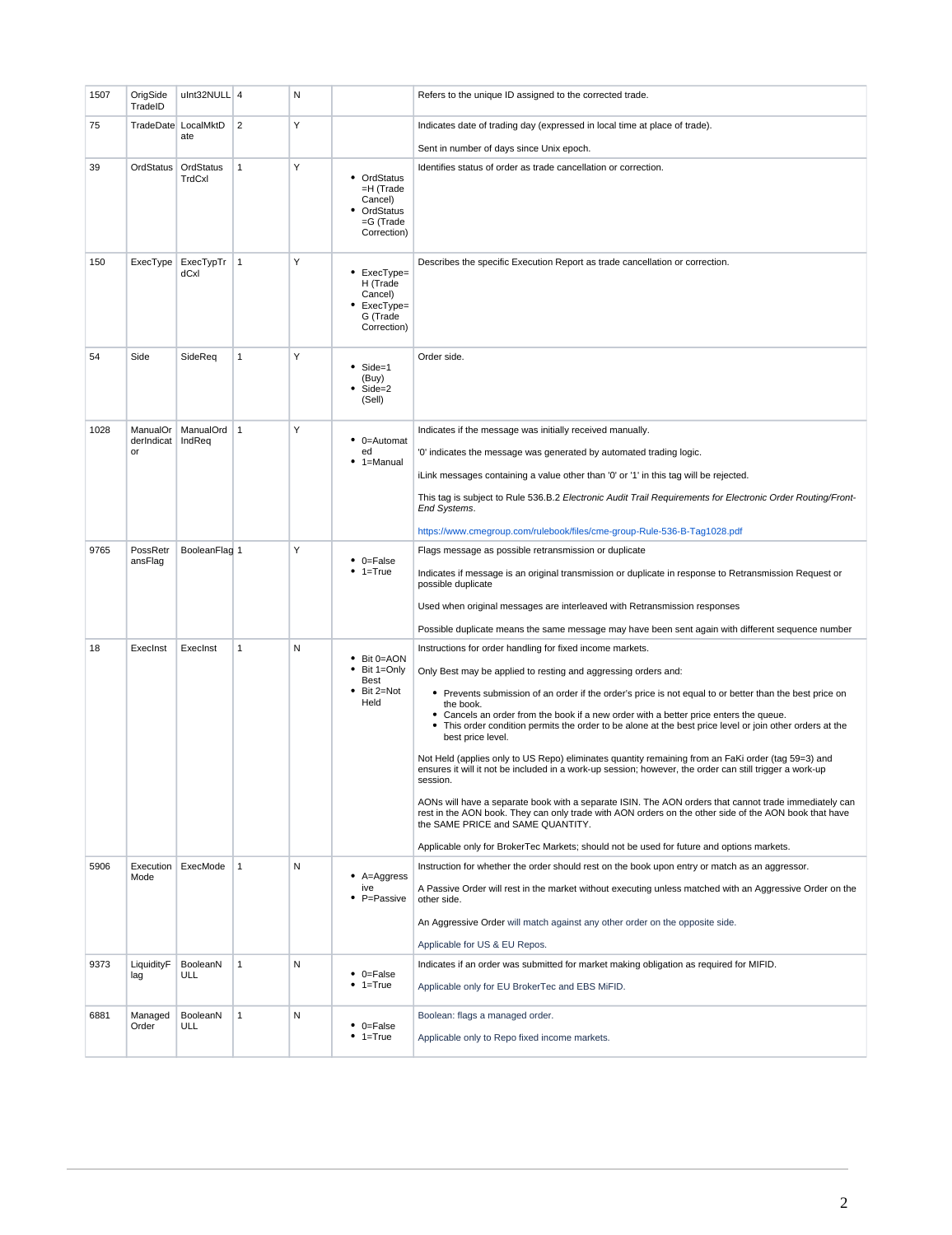| 5409 | ShortSale<br>Type    | ShortSaleT<br>ype | $\vert$ 1      | N | $\bullet$ 0=Long<br>Sell<br>$• 1 = Short$<br>Sale With<br>No<br>Exemption<br>(SESH)<br>2=Short<br>٠<br>Sale With<br>Exemption<br>(SSEX)<br>3=Undisclo<br>٠<br>sed Sell<br>(Informatio<br>n not<br>available -<br>UNDI)                             | Indicates the type of short sale on Sell orders only as required for MiFID.<br>Should not be used for Buy orders.<br>Applicable only for EU fixed income markets.<br>Note<br>⊕<br>The Short-Selling Field is only required from Participants when BrokerTec EU has a<br>regulatory obligation (pursuant to Article 26(5) of MiFIR) to conduct transaction reporting on<br>behalf of the Participant. This obligation only applies to BrokerTec EU when the relevant<br>participant is exempt from MiFIR (typically non-EEA (European Economic Area) firms,<br>corporate entities or certain asset managers). Please reach out to TradingVenueCompliance<br>@cmegroup.com for guidance. |
|------|----------------------|-------------------|----------------|---|----------------------------------------------------------------------------------------------------------------------------------------------------------------------------------------------------------------------------------------------------|----------------------------------------------------------------------------------------------------------------------------------------------------------------------------------------------------------------------------------------------------------------------------------------------------------------------------------------------------------------------------------------------------------------------------------------------------------------------------------------------------------------------------------------------------------------------------------------------------------------------------------------------------------------------------------------|
| 1362 | <b>NoFills</b>       | groupSize         | 3              | Υ |                                                                                                                                                                                                                                                    | Specifies the number of fill reasons included in this Execution Report.<br>Maximum number of fill reasons is 6.                                                                                                                                                                                                                                                                                                                                                                                                                                                                                                                                                                        |
| 1364 | FillPx               | PRICE9            | 8              | Y |                                                                                                                                                                                                                                                    | Price of this fill reason or allocation. Required if $NoFills(1362) > 0$ . Same as LastPx(31)                                                                                                                                                                                                                                                                                                                                                                                                                                                                                                                                                                                          |
| 1365 | FillQty              | ulnt32            | 4              | Υ |                                                                                                                                                                                                                                                    | Quantity bought/sold for this fill reason                                                                                                                                                                                                                                                                                                                                                                                                                                                                                                                                                                                                                                              |
| 1363 | FillExecID           | String2           | $\overline{2}$ | Y |                                                                                                                                                                                                                                                    | Used as an identifier for each fill reason or allocation reported in single Execution Report. Required if<br>NoFills(1362) > 0. Append FillExecID with ExecID to derive unique identifier for each fill reason or<br>allocation                                                                                                                                                                                                                                                                                                                                                                                                                                                        |
| 1622 | FillYieldT<br>ype    | ulnt8             | $\mathbf{1}$   | Υ | 0 - Future Hedge<br>1 - Pro Rata<br>$2 - LMM$<br>$3 - TOP$<br>$4 -$ FIFO<br>5 - Cross BMG<br>8 - Covering<br>9 - Cross BPM<br>$10 -$ Leveling<br>11 - Aggressor<br>$14 - Leg$<br>16 - Opening<br>18 - Implied<br>Opening<br>$19 - FIFO$<br>Percent | Enumeration of the Fill Reason field using Integer. This identifies the type of match algorithm                                                                                                                                                                                                                                                                                                                                                                                                                                                                                                                                                                                        |
| 1795 | NoOrder<br>Events    | groupSize         | 3              | N |                                                                                                                                                                                                                                                    | Number of fills which comprise fill quantity.<br>The maximum number of fills is configured 100<br>Applicable for BrokerTec markets only.                                                                                                                                                                                                                                                                                                                                                                                                                                                                                                                                               |
| 1799 | OrderEve<br>ntPx     | PRICE9            | 8              | Υ |                                                                                                                                                                                                                                                    | Refers to the fill price; same as tag 31-LastPx                                                                                                                                                                                                                                                                                                                                                                                                                                                                                                                                                                                                                                        |
| 1802 | OrderEve<br>ntText   | String5           | 5              | N |                                                                                                                                                                                                                                                    | Will not be present for BrokerTec US; Will be populated with the firm ID of the opposite order for<br>BrokerTec EU bilateral trades                                                                                                                                                                                                                                                                                                                                                                                                                                                                                                                                                    |
| 1797 | OrderEve<br>ntExecID | ulnt32            | 4              | Υ |                                                                                                                                                                                                                                                    | This is a unique ID which ties together a specific fill between two orders; It will be unique per instrument<br>per day                                                                                                                                                                                                                                                                                                                                                                                                                                                                                                                                                                |
| 1800 | OrderEve<br>ntQty    | ulnt32            | 4              | Υ |                                                                                                                                                                                                                                                    | Refers to the specific fill quantity between this order and the opposite order.                                                                                                                                                                                                                                                                                                                                                                                                                                                                                                                                                                                                        |
| 1796 | OrderEve<br>ntType   | TradeAdde<br>ndum | $\mathbf{1}$   | Υ | $• 100 = Trade$<br>Cancel<br>101=Trade<br>۰<br>Correction<br>4=Partially<br>Filled<br>$• 5 =$ Filled                                                                                                                                               | The type of event affecting an order.                                                                                                                                                                                                                                                                                                                                                                                                                                                                                                                                                                                                                                                  |
| 1798 | OrderEve<br>ntReason | ulnt8             | $\mathbf{1}$   | Υ | $• 100 = Binar$<br>y Trade<br>Reporting                                                                                                                                                                                                            | Action that caused the event to occur.                                                                                                                                                                                                                                                                                                                                                                                                                                                                                                                                                                                                                                                 |